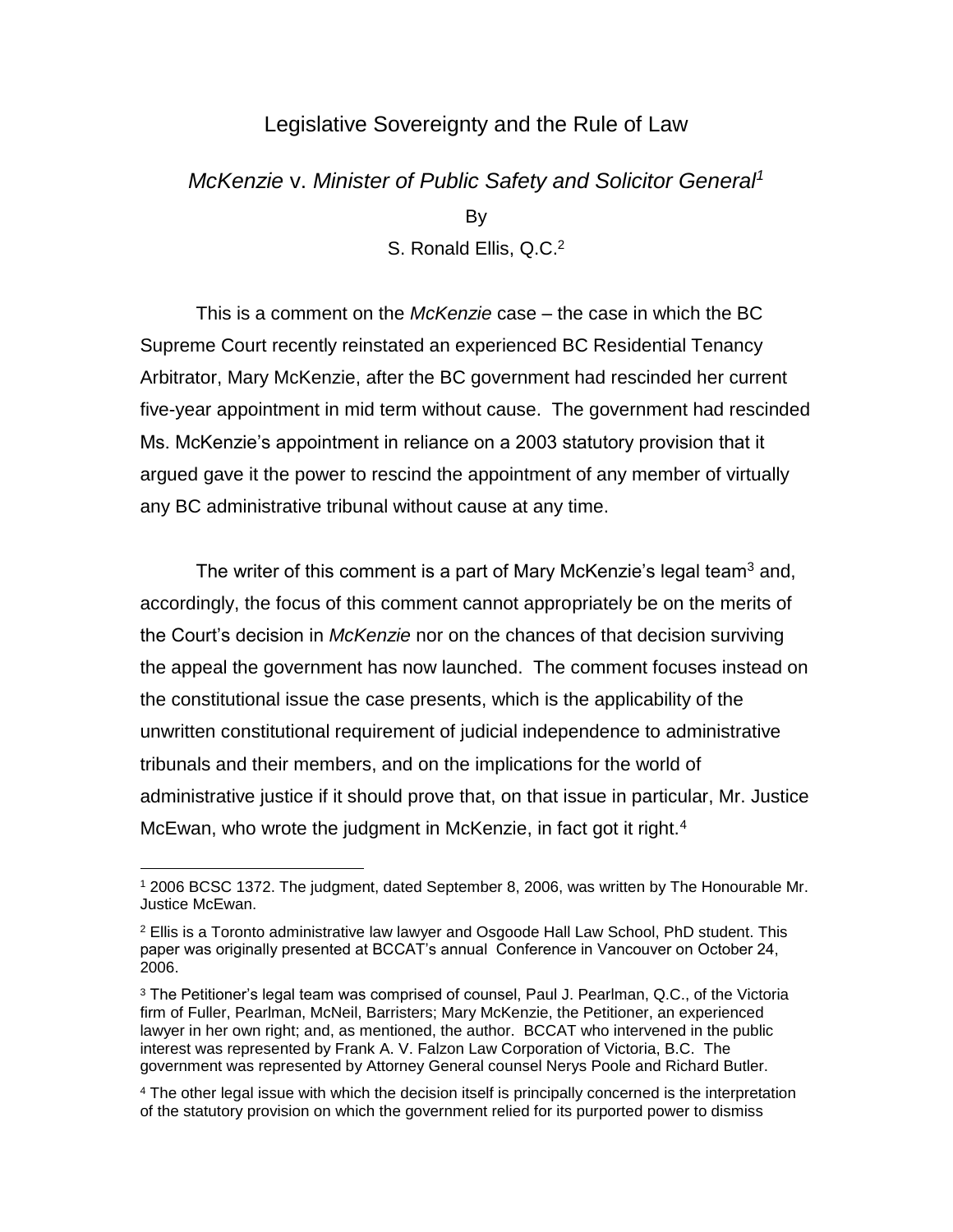The facts of the case provide important context for appreciation of the constitutional issue because they happen to present that issue in as clear a light as it is ever likely to be presented. It is not the writer's place in a comment such as this, and as a member of the Mckenzie legal team, to add any interpretive gloss to the Court's factual findings. However, since the Court has stated its findings in particularly unambiguous language, and since the government's appeal does not challenge any of those findings in any way<sup>5</sup>, in the interests of putting the constitutional issue in context the writer is taking the liberty of setting out the facts of the case as found by the Court.

BC Residential Tenancy Arbitrators adjudicate and make final determinations of disputes between BC residential tenants and their landlords, and their jurisdiction in landlord and tenant matters includes virtually all the jurisdiction historically exercised by the superior courts, including, for example, the jurisdiction to order evictions or the payment of damages.<sup>6</sup>

The Petitioner was a senior Residential Tenancy Arbitrator with "an unblemished service record"<sup>7</sup>. She had been selected for re-appointment on January 1, 2004, pursuant to the Residential Tenancy Act, to a five-year term. On April 14, 2005, 15 months into that five-year term, the Minister, in purported exercise of his section 14.9(3) powers (of which more later), rescinded her appointment without cause or any stated reasons, thus bringing, as the Court said, "a sudden and unexpected end to a career that had begun on December

<sup>6</sup> *McKenzie*, Para. 11.

7 Id., Para. 40.

tribunal members without cause. The Court concluded that the Legislature's intention to bestow such a power on the government was not clear enough from the wording of the provision to meet the common law requirement that for legislation to be effective in overriding a principle of natural justice, the legislature's intent to do so must be clear and unequivocal.

<sup>5</sup> The government has also conceded that in its exercise of the alleged statutory power of dismissal it failed to comport with the principles of procedural fairness and on the basis of that concession it is not challenging the quashing of the Minister's order or the attendant reinstatement of Ms McKenzie as a Residential Tenancy Arbitrator.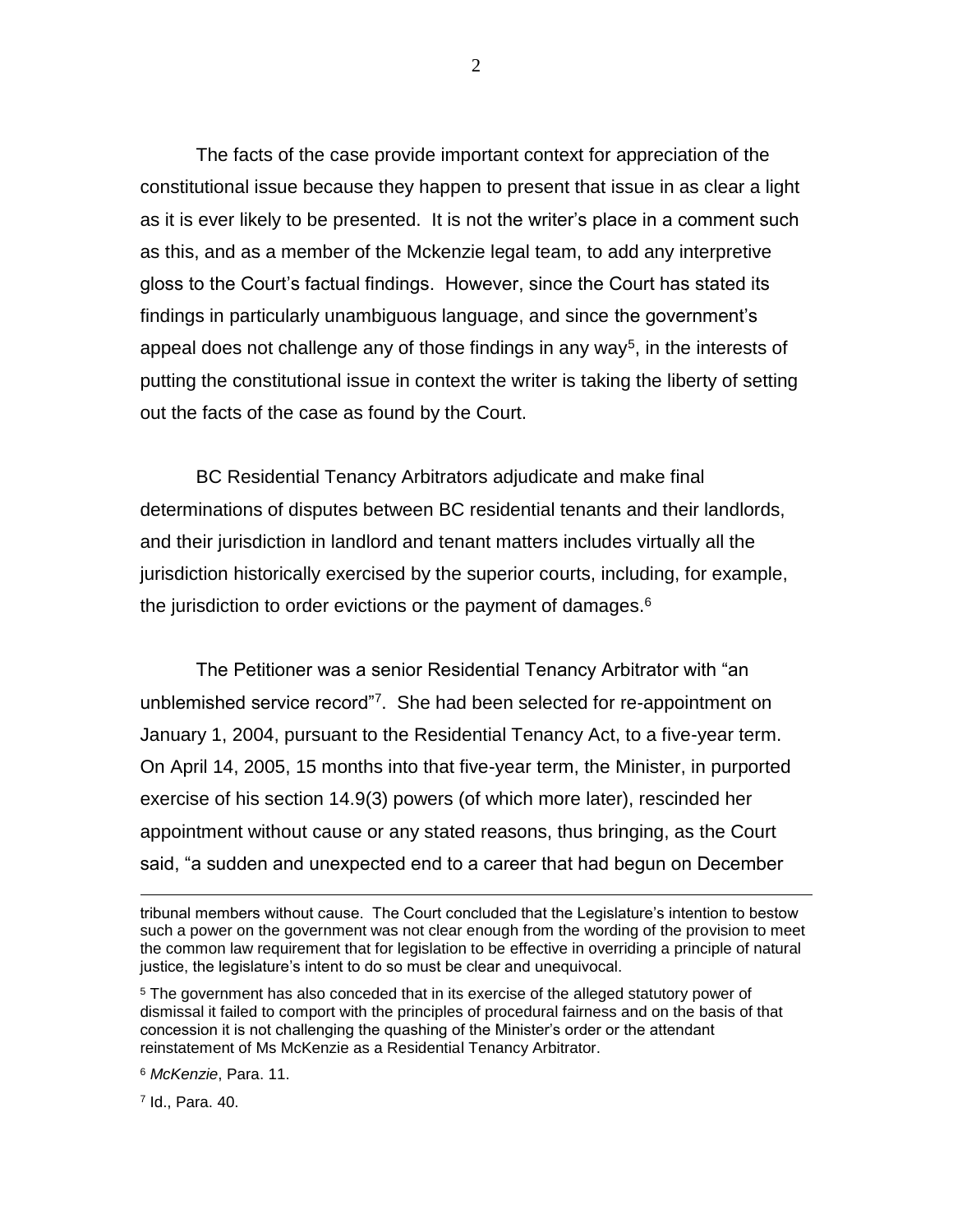16, 1994, when Ms. McKenzie was first appointed as a result of a merit based competition"<sup>8</sup> .

Prior to her dismissal, the Petitioner's arbitration hearing schedule involved two days a week of hearings in Burnaby – to which she commuted from her home in Nanaimo – and one day a week in Nanaimo. Residential Tenancy Arbitrators were paid on a per case basis, and the Nanaimo work represented effectively one third of the Petitioner's arbitration income. In December 2004, the Petitioner was advised by the manager of the Nanaimo office that the Director of the Residential Tenancy Office had instructed her to remove the Petitioner from the Nanaimo hearings schedule. The manager did not know the reason for this decision. After repeated failures to reach the Director to discuss the matter, the Petitioner wrote to the Director objecting to the cancellation of her Nanaimo work. That letter was dated January 31, 2005.<sup>9</sup>

Two weeks later, and absent any communication with the Petitioner in the meantime, the Director summoned the Petitioner to a meeting with her and the Assistant Deputy Minister in charge of the Ministry's Residential Tenancy Branch. At that meeting, without any attempt to justify or explain the cancellation of the Petitioner's participation in Nanaimo hearings, the Director advised the Petitioner that her services as an arbitrator were no longer required and that the Minister – the Solicitor General – had accepted the Director's recommendation that her appointment be rescinded.<sup>10</sup> When the Petitioner in the meeting asked for reasons for her dismissal both the Director and the ADM explicitly refused to give any<sup>11</sup>. On April 14, 2005, the Solicitor General issued his order rescinding the

<sup>8</sup> Id., Para. 1

<sup>9</sup> For the text of the letter, see *McKenzie*, Para. 42.

<sup>10</sup> Ibid., Para. 45.

<sup>11</sup> Id., Para 46.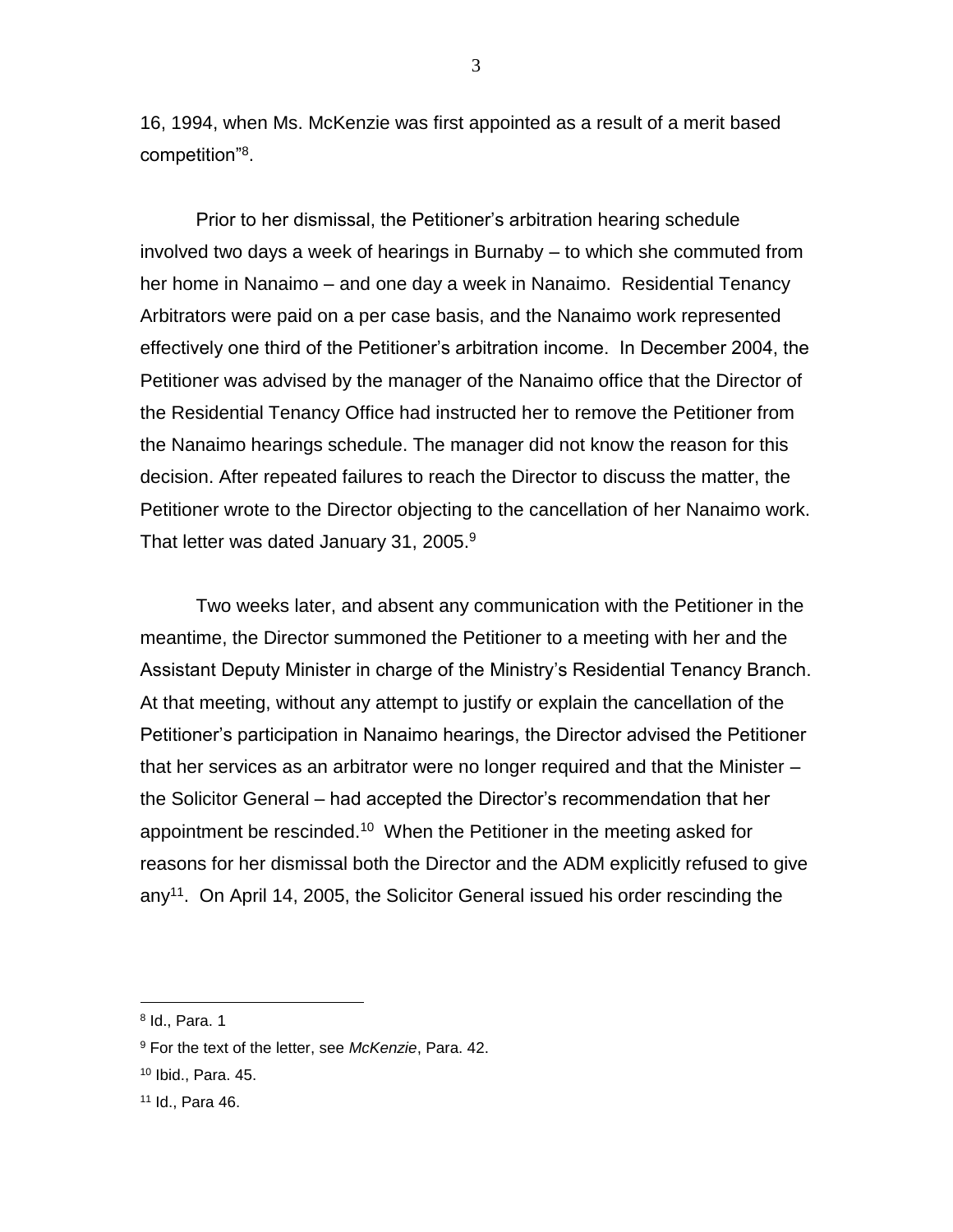Petitioner's appointment.<sup>12</sup> It was, in Justice McEwan's words, "a vivid factual example of a purely arbitrary dismissal".<sup>13</sup>

Once it was clear that the Petitioner would not allow the decision to go unchallenged, the Attorney General's lawyers began to make allegations in support of the Minister's decision. No evidence in support of any of those allegations was filed. Justice McEwan concluded as follows:

Para. 60. … it is manifest that the Petitioner was terminated simply for having the temerity to stand up for herself. …. The Respondents simply had no regard for the Petitioner or her concerns and perceived her to be an obstacle to the implementation of their plans. These included an unilateral alteration of her terms of employment within her five-year term that, in an employment context, might well have amounted to constructive dismissal.

Para. 61. When the Respondents were "called" on this treatment, they embarked on a relentless and disgracefully specious personal attack on the Petitioner.

Para 62. It is important to appreciate that ultimately, despite the multiple aspersions cast against the Petitioner in various communications from the Respondents and regrettably, their lawyers, there was nothing to their assertions that she had ever behaved inappropriately in any context. … [The emphasis is the Court's.]

Para. 63. It is more than regrettable that servants of the public could behave so badly in their treatment of anyone.

Justice McEwan concluded his description of the facts with the following

observation.

Para. 64. I have taken some time to trace what happened to illustrate how utterly vulnerable a person in the Petitioner's position is to arbitrary or whimsical removal if the Respondent's view of their powers is correct. As we turn to the statutory interpretation and constitutional issues it is important to remember that the Respondents' position is, to this day, that they were absolutely entitled to do what they did … ."

<sup>12</sup> BC Ministerial Order M109, dated April 14, 2005.

<sup>13</sup> *McKenzie*, Para. 105.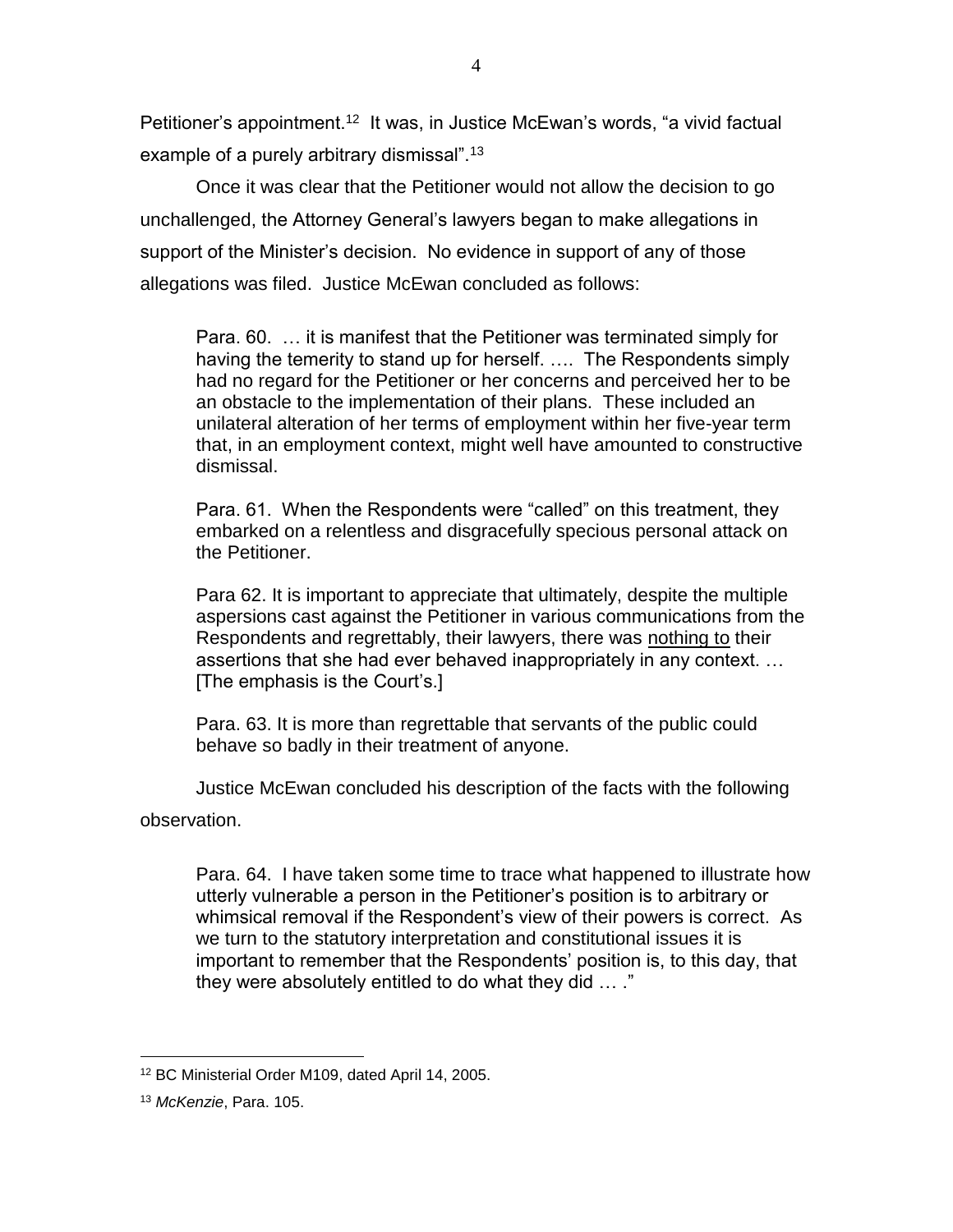Such were the facts.

In mega terms, the constitutional question the case presents is whether, in a constitutional democracy, legislative sovereignty trumps even the foundational elements of the rule of law. The particular form the question takes in *McKenzie* is whether in Canada's constitutional democracy a legislature is free to eliminate judicial independence as one of the norms of a justice system. The BC's Attorney General's position in *McKenzie*, as described by the Court, is, effectively, that that is what the BC legislature intended to do with respect to the BC administrative justice system when in 2003 it enacted section 14.9(3) of the Public Sector's Employers Act<sup>14</sup>. If tribunal members may be dismissed at any time without cause, it is self-evident that judicial independence, as defined by Valente<sup>15</sup>, is no longer an element of the system.

Section 14.9(3) of the *Public Sector Employers Act* reads as follows:

"The appointment of a person referred to in subsection  $(1)^{16}$  may be terminated without notice before the end of the term of their appointment on payment of the lesser of (a) 12 month's compensation, or (b) the compensation in an amount equal to the remuneration otherwise owing until the end of the term."

The government's position in *McKenzie* is that, by this section, the Legislature intended to empower the government to terminate any BC tribunal member's appointment at any time during the term of their appointment for "mere displeasure" or, as Mr. Justice McEwan puts it in his decision, for "arbitrary or whimsical reasons"<sup>17</sup>.

<sup>14</sup> S.B.C. 1996, c. 384, as amended by s. 54 of the *Administrative Tribunals Appointment and Administration Act*, S.B.C 2003, c. 47, effective May 28, 2003.

<sup>15</sup> *Valente* v. *The Queen*, [1985] 2 S.C.R. 673

 $16$  The persons referred to in subsection (1) includes "an arbitrator under the Residential Tenancy Act " or … "a person who is a member of a tribunal designated in the Schedule, when the person is acting in his or her capacity as a member of the tribunal". The Schedule will be seen to list virtually all of BC's Administrative Tribunals.

<sup>17</sup> McKenzie, Para. 64.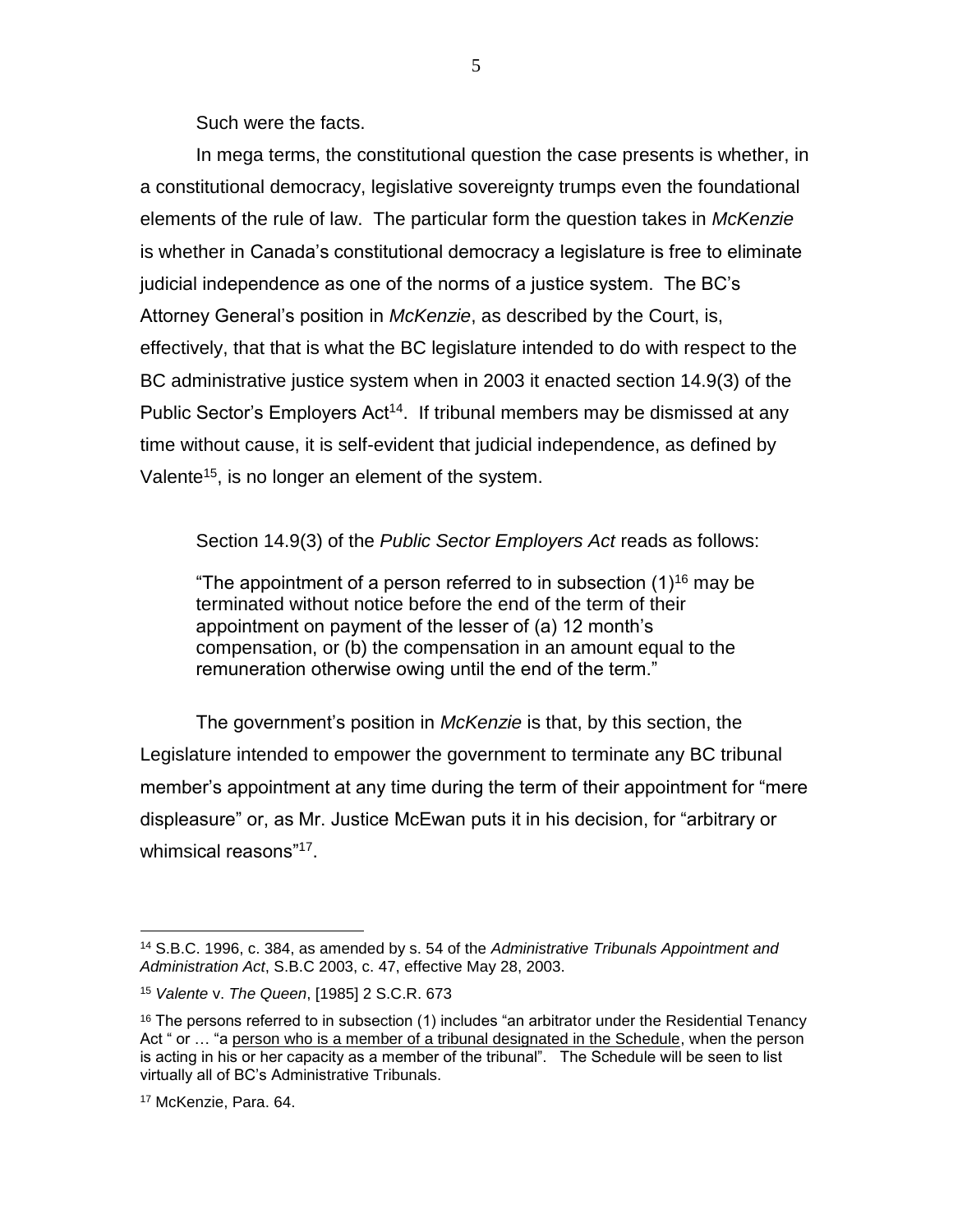What makes the McKenzie decision of surpassing interest, not only in BC but nationally, is that, in finding for the Petitioner on the constitutional issue, the Court distinguished the Supreme Court of Canada's famous decision in *Ocean Port <sup>18</sup>* insofar as that ruling might be said to apply to Residential Tenancy Arbitrators. The Court held that the unwritten constitutional requirement of judicial independence first identified by the Supreme Court of Canada in *PEI Provincial Court Judges Reference<sup>19</sup>* did apply to give constitutional protection to the independence of BC Residential Tenancy arbitrators, and that section 14.9(3) as interpreted by the government would be incompatible with that requirement.<sup>20</sup>

The *McKenzie* decision's principal importance from the perspective of the administrative justice system is, therefore, that, for the first time, the unwritten constitutional requirement of judicial independence – a requirement that has been found to protect the judicial independence of judges of the provincial civil law courts such as family court judges<sup>21</sup>, justices of the peace<sup>22</sup>, or part-time, fixed term deputy small claims court judges $23 -$  has now, for the first time, been extended to administrative justice tribunals.

It was widely believed that *Ocean Port* had erected an insurmountable barrier to the extension of that constitutional protection of judicial independence to any administrative tribunals.<sup>24</sup> McKenzie has knocked that barrier down – at least as far as tribunals at the "high end" of the *Bell Canada* spectrum of tribunals

 $\overline{a}$ 

6

<sup>18</sup> *Ocean Port Hotel Ltd.* v. *British Columbia (General Manager, Liquor Control and Licensing Branch),* [2001] 2 S.C.R. 781.

<sup>19</sup> *Reference re Remuneration of Judges of the Provincial Court of Prince Edward Island et al., [1997] 3 S.C.R. 3*

<sup>20</sup> *McKenzie*, Paras. 142 to 153.

<sup>21</sup> *PEI Provincial Court Judges Reference*, supra, note ??

<sup>22</sup> *Ell* v. *Alberta*, [2003] 1 S.C.R. 857

<sup>23</sup> *Ontario Deputy Judges Assn*. v. *Ontario (Attorney General)*, [2006] O.J. No. 2057 (C.A.)

<sup>24</sup> And there is, indeed, language in *Ocean Port* (at paras. 20-24) that at first blush would appear to amply justify that view. In distinguishing *Ocean Port*, Justice McEwan first quoted that language *in extenso*. See *McKenzie*, paras. 127-129.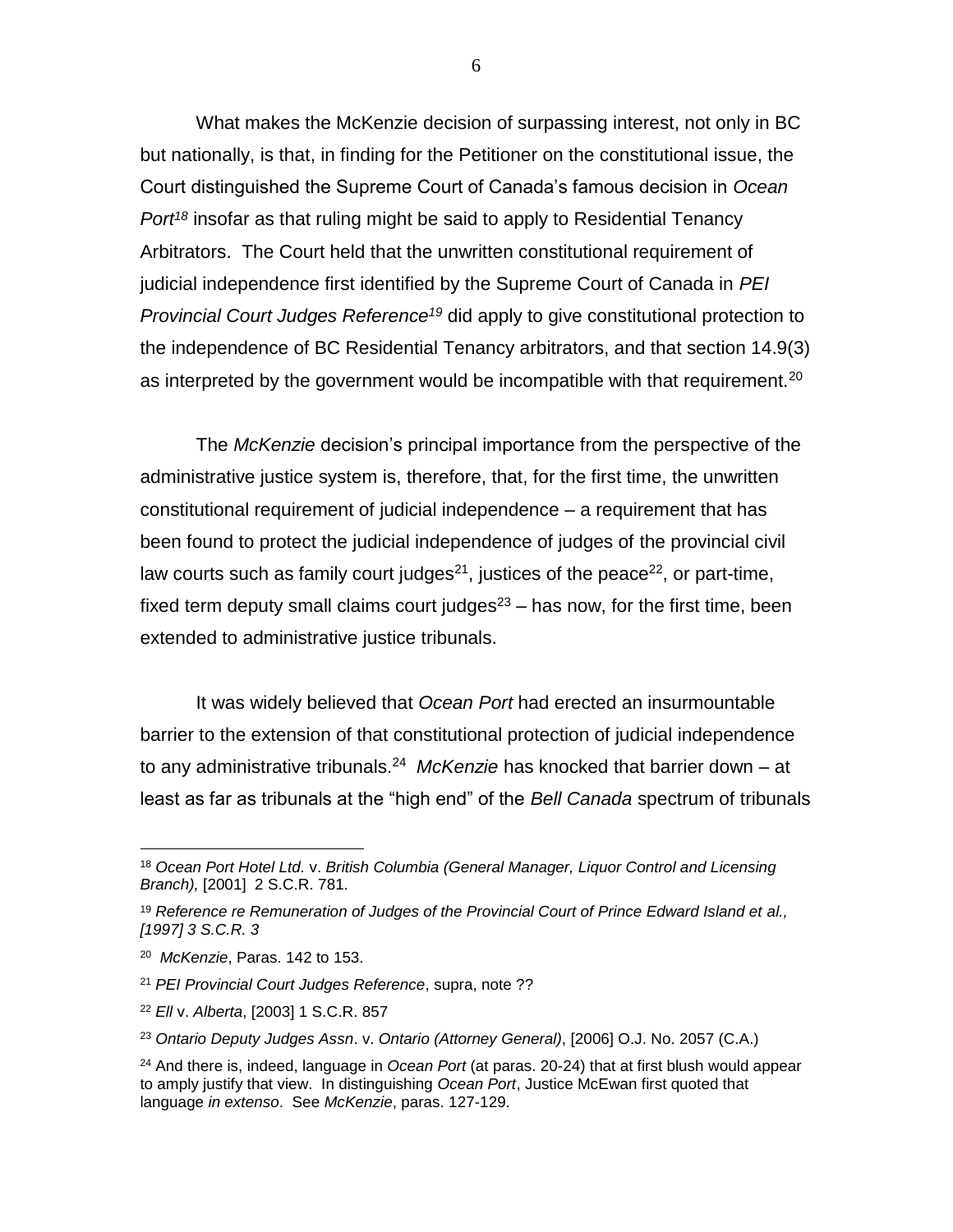are concerned<sup>25</sup> – and that is why, whichever way the appeal may go, *McKenzie* must be seen as the most important administrative law case in years. $26$  Either *Ocean Port* will be reinstated and the legislature's dominance over the rule of law as it pertains to quasi-judicial tribunals confirmed, or not. Either way, it is difficult to imagine a case of more intrinsic importance to the future of our administrative justice system.

That, then, is the nuts and bolts of the BC Supreme Court's decision in *McKenzie*. The writer now proposes to address the two most important legal questions the *McKenzie* decision, taken at face value, obviously presents. First, in light of *McKenzie*, what now is the law of judicial independence of administrative tribunals in British Columbia and what BC tribunals, apart from Residential Tenancy Arbitrators, might now be said to be subject to a constitutional requirement of judicial independence? Second, what are the implications of that law for those tribunals?

Of course, since the government has appealed, the constitutional law on this issue could soon look very different. However, as indicated previously, the writer does not propose to defend the Court's decision, or to *argue* the constitutional issue. The intention is, rather, to proceed here on the basis that on the constitutional issue the law is currently as the BC Supreme Court in *McKenzie* has found it to be and the writer further supposes that that law will be upheld on appeal.

In reliance upon the unwritten constitutional requirement of judicial independence first identified by the Supreme Court in the *PEI Provincial Court*  Judges Reference<sup>27</sup>, the Court in *McKenzie* elevated to constitutional status the common law principle of judicial independence, at least as that principle applies

<sup>25</sup> *Bell Canada* v. *Canadian Telephone Employees Association*, [2003] 1 S.C.R. 884, para. 21.

<sup>&</sup>lt;sup>26</sup> In his oral argument before Mr. Justice McEwan, Frank Falzon, counsel for BCCAT, opened his argument with that very assertion.

<sup>27</sup> Supra, note 24.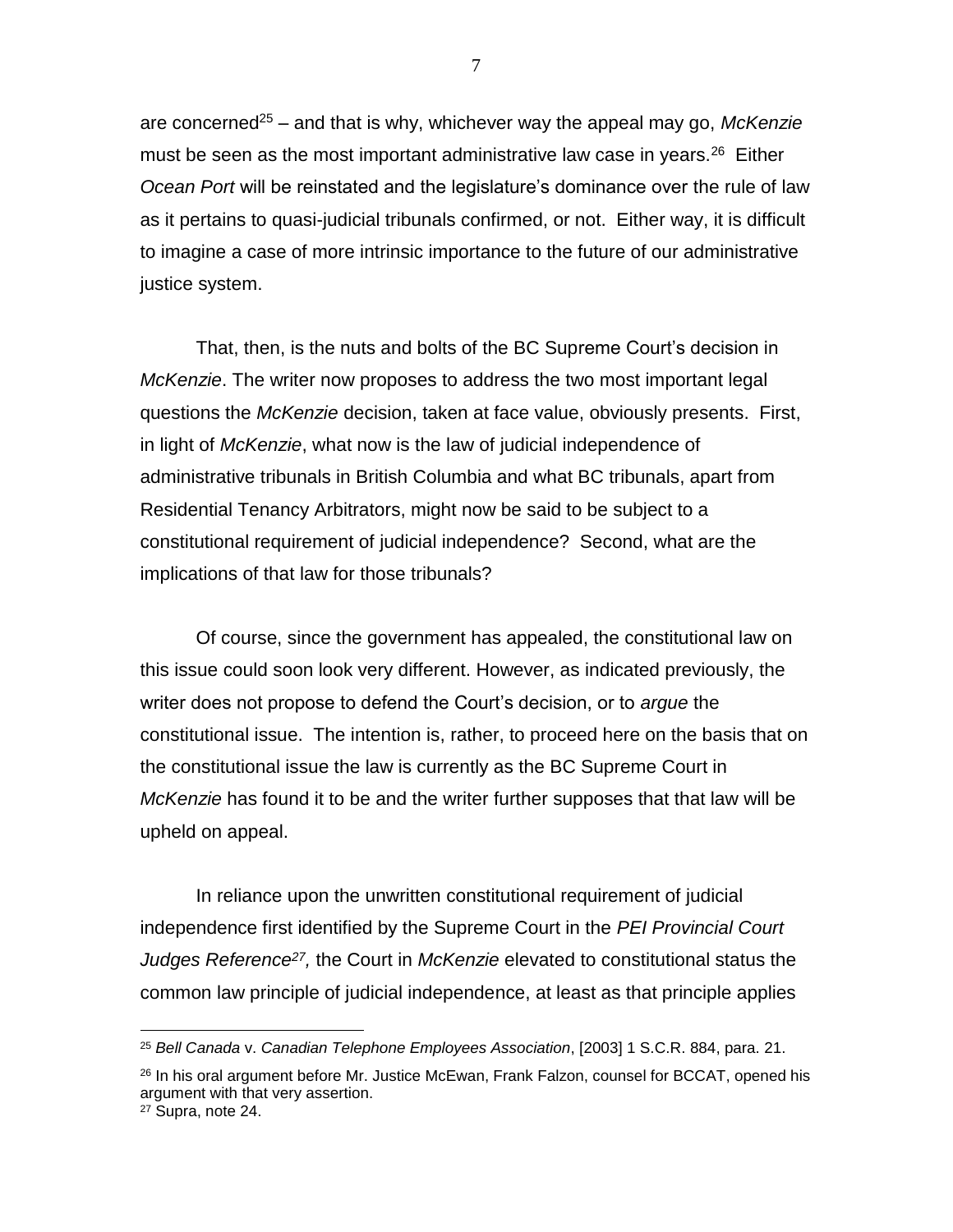to BC Residential Tenancy Arbitrators. To do this, the Court had no option, of course, than to distinguish *Ocean Port*, where an attempt to elevate the same common-law principle to constitutional status in its application to the members of the BC Liquor Appeal Board had failed.<sup>28</sup>

In both *McKenzie* and *Ocean Port*, the object of the court's inquiry was the constitutional status of the common-law principle of judicial independence in its application to administrative tribunals and their members. Accordingly, to understand either *McKenzie* or *Ocean Port* from a constitutional law perspective, one must begin by understanding what the *common-law* itself has to say about "judicial independence".

In modern judicial parlance, the phrase "judicial independence" is used in reference to the independence of either provincial inferior court judges or of adjudicative tribunal members. (The writer refers in this context only to provincial inferior court judges because the judicial independence of superior court judges is defined and guaranteed explicitly in the BNA Act, and so the common law principle is not pertinent to them.) However, while the phrase has come to be used generically in referring to the independence of any adjudicator, be they provincial court judges or tribunal members, the *content* of the common law concept of "judicial independence" is different as between judges and tribunals and their members.

As applied to tribunals and tribunal members, the content of the judicial independence concept is variable depending on the status and nature of the tribunal to which it is being applied. In the Supreme Court's decision in *Bell* – one of the decisions relied on in *McKenzie* to distinguish *Ocean Port* – the Court held that tribunals at the "high end" of the spectrum, such as the Canadian Human Rights Tribunal – and, now, as found by the BC Court, BC's Residential Tenancy Arbitrators – require a "high" level of independence, but not so high as

8

<sup>28</sup> Supra, note 23.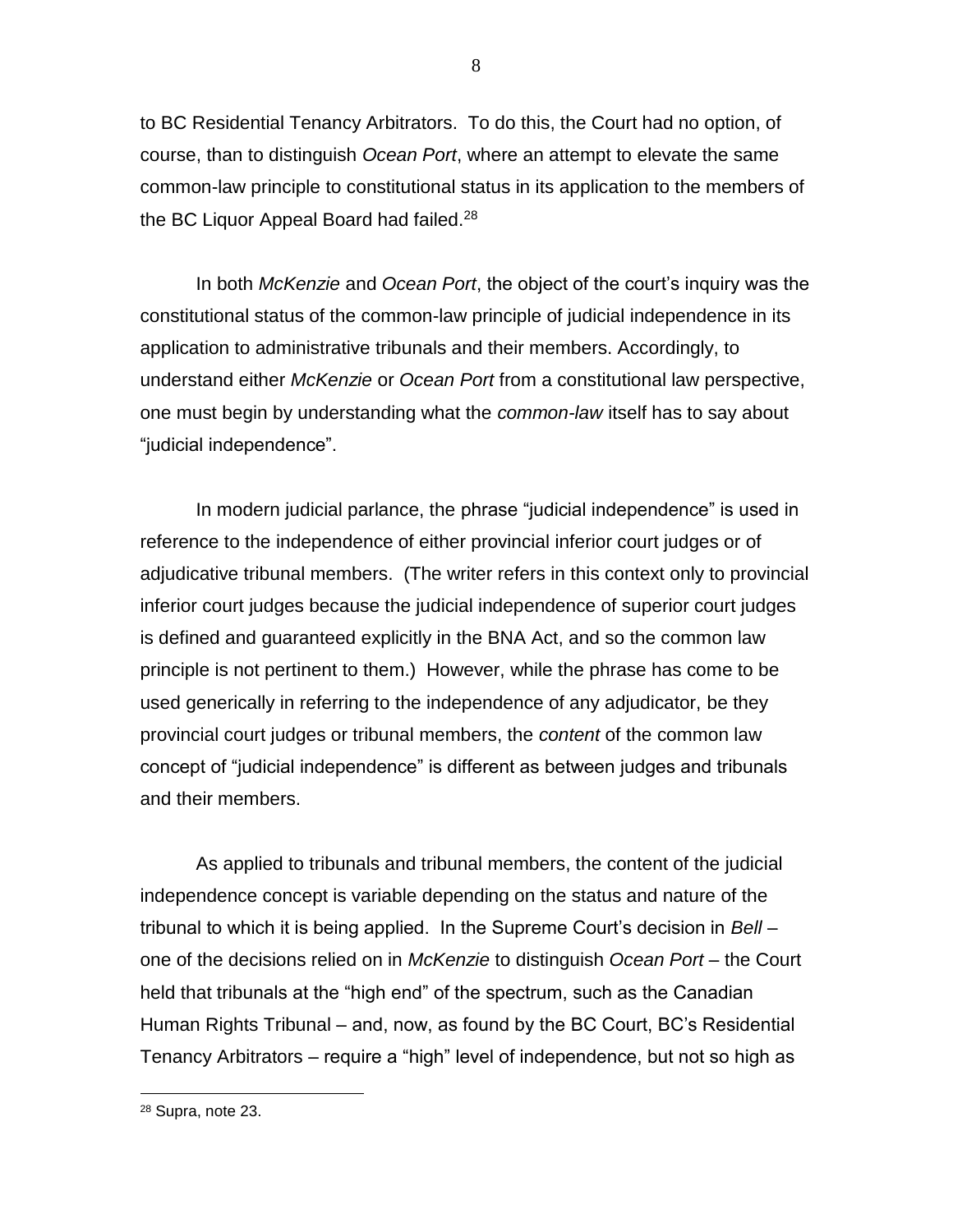that required by superior court judges<sup>29</sup>; which is, presumably, to say, as a practical matter, not so high as to require life-tenure appointments.

The Supreme Court in *Bell* also confirmed that the level of judicial independence the common law requires varies from tribunal to tribunal depending on the tribunal's functions and the interests affected by its decisions.<sup>30</sup> Of course, there is bound to be a minimum, foundational level of protection. For example, it would be difficult to envisage an adjudicative tribunal, held to be subject to the requirement of judicial independence, being found to meet that requirement were its members open to dismissal by the government at any time for mere displeasure. But other aspects of a tribunal's structural relationship to the government might be compatible with a requirement of judicial independence or not, depending on that tribunal's role, functions and circumstances.

Therefore, in extending the constitutional requirement of judicial independence into the realm of quasi-judicial tribunals, *McKenzie* should not be seen as putting the design of those tribunals into a constitutional straight-jacket. There will continue to be flexibility in tribunal design, subject only to the design not embracing structures that conflict with the common law's foundational imperatives of judicial independence.

There is also no reason to fear that the recognition of a constitutional requirement of judicial independence for tribunals will lead to the judicialization of tribunals. The *Consolidated-Bathurst* line of cases authorizing flexible internal structures devoted to institutionalizing the decision-making of administrative tribunals<sup>31</sup> would not be affected. The *Consolidated-Bathurst* jurisprudence proceeded on the premise that the tribunals in question in those cases were,

<sup>29</sup> *Bell*, supra, note 30, paras 21 and 29.

<sup>30</sup> Id., para 21 and 24.

<sup>31</sup> *International Woodworkers of America, Local 2-69* v. *Consolidated-Bathurst Packaging Ltd*., [1990] 1 S.C.R. 282. See, as well: *Quebec (Commission des affaires sociales)* c. *Tremblay*, [1992] 1 S.C.R. 952, and *Ellis-Don Ltd.* v. *Ontario (Labour Relations Board),* [2001] 1 S.C.R. 221.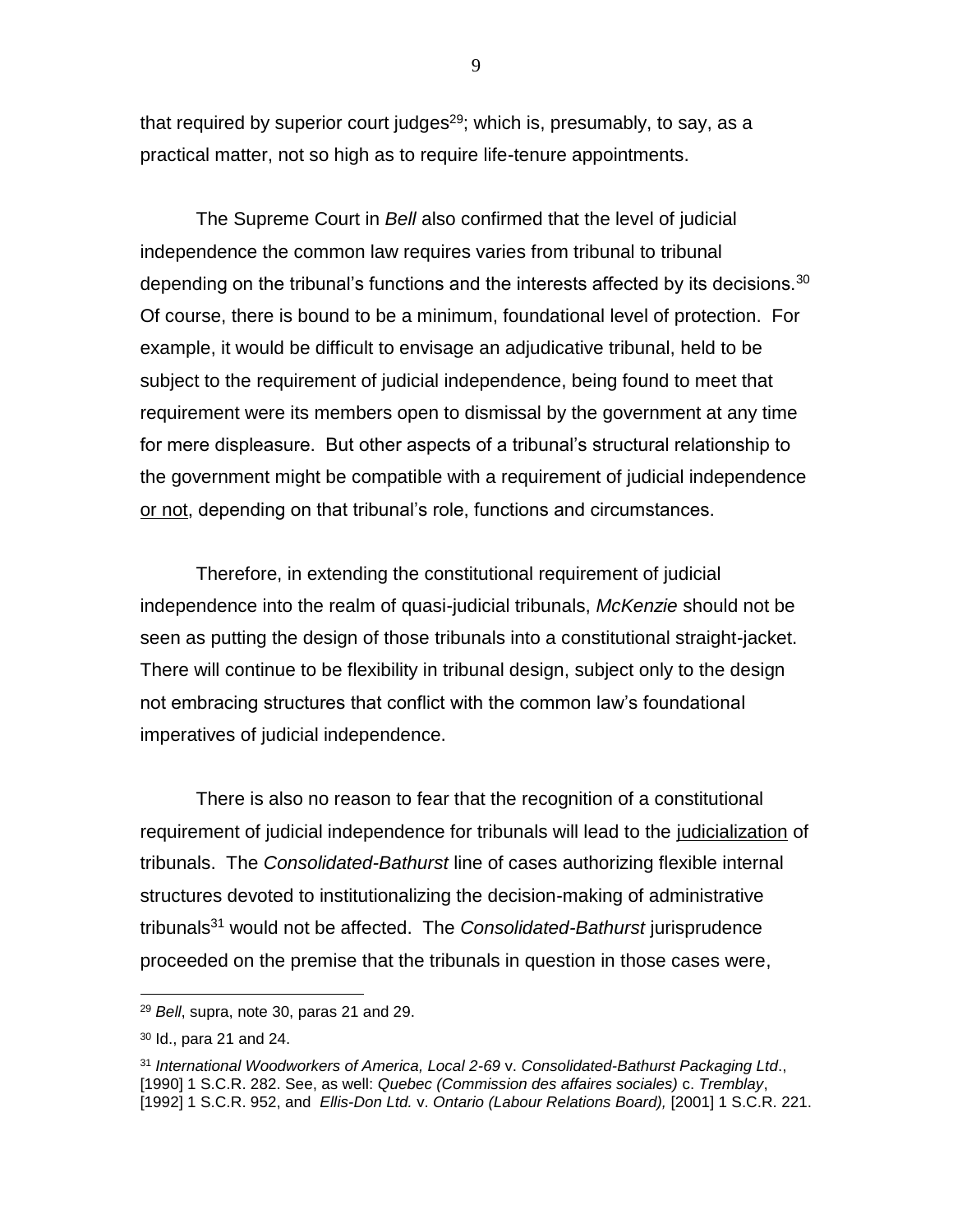indeed, subject to the *common law* requirements of judicial independence. The fact that those requirements are now constitutionally mandated will change nothing in that jurisprudence.

An important, but little recognized, fact about the Canadian common law of judicial independence is that its principal feature -- the requirement of objective structural guarantees of independence -- is almost brand new. Prior to 1985, we were a nation content to take the existence of judicial independence on trust, even with respect to provincial court judges, and even where it was an explicit constitutional requirement. And the applicability of the requirement of *objective guarantees* of independence to members of adjudicative tribunals has only been an acknowledged part of our common law for the past 11 years – since the 1995 decision of the Supreme Court in *Matsqui<sup>32</sup>* .

The law's historic view was that judicial independence was sufficiently assured on the basis of merely trusting adjudicators to act independently and governments to act responsibly. That view pertained not only to tribunal members but also to provincial court judges and was deeply rooted in the Canadian legal culture. This "trust doctrine" of judicial independence, if one may call it that, was effectively dislodged by *Valente* and by the independence jurisprudence that followed *Valente*. 33

<sup>32</sup> *Canadian Pacific Ltd*. v. *Matsqui Indian Band*, [1995] 1 S.C.R. 3.

 $33$  The "trust" doctrine of judicial independence is a label coined by the author. It may be seen at play in the decision of the Supreme Court of Canada in *R.* v. *MacKay*, [1980] 2 S.C.R. 370, dealing with the independence of a Court Martial Tribunal and in the decision of the Ontario Court of Appeal in *R.* v. *Valente (No. 2)* (1983), 2 C.C.C. (3d) 417, dealing with the independence of a provincial court judge. Its rejection as an acceptable doctrine may be seen in the Supreme Court's 1985 decision in *Valente* v. *The Queen*, supra, note ??, in which the Ontario Court of Appeal's reliance on the trust doctrine in *Valente (No. 2)* was overturned in favour of the doctrine of objective structural guarantees of independence, and in *R.* v. *Généreux*, [1992] 1 S.C.R. 259, in which, on the issue of the independence of Court Martial Tribunals, the Supreme Court, relying on the new doctrine of structural guarantees of independence, overruled its own decision in *MacKay*.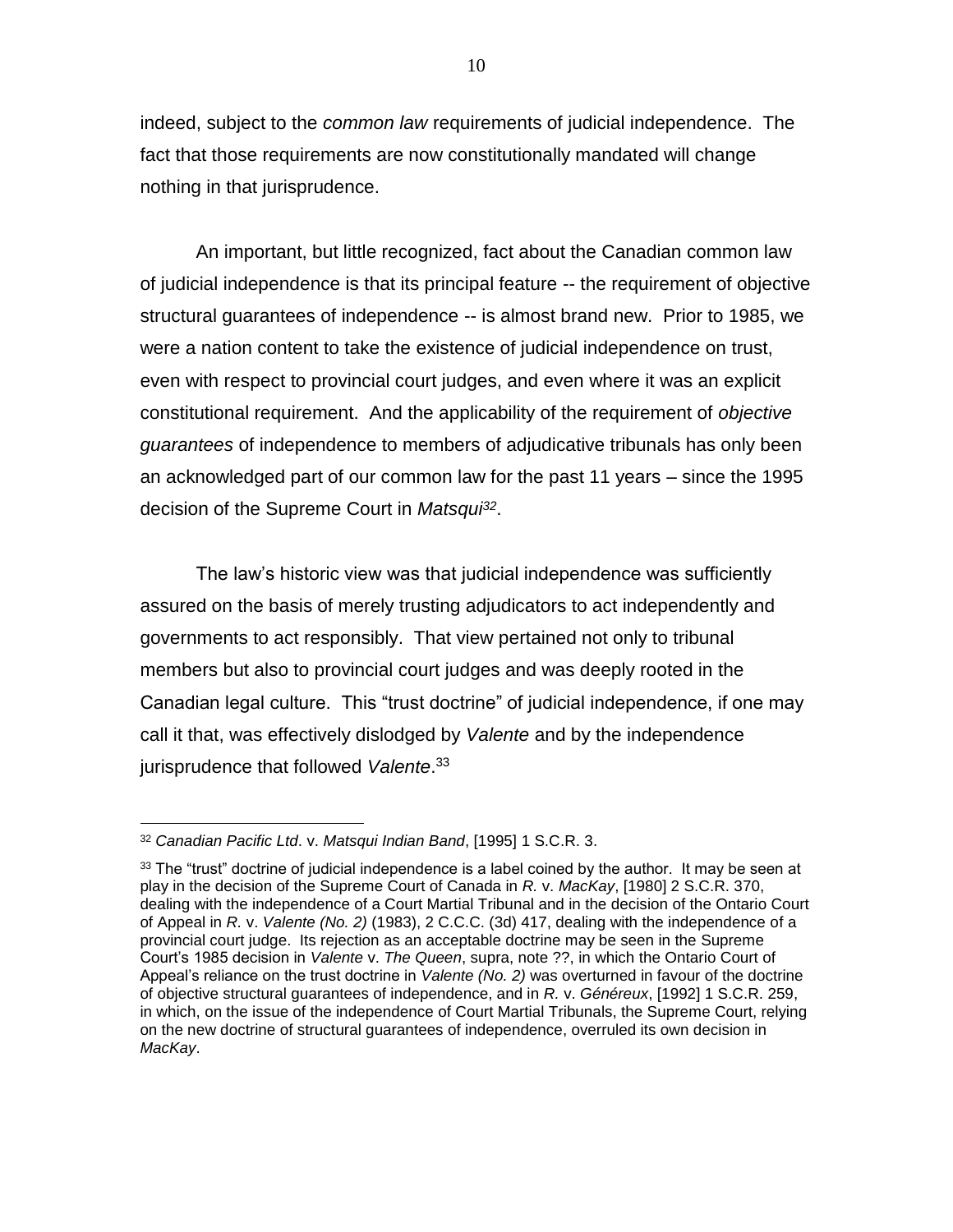But that historic trust doctrine remains part of the context of the independence debate. Only eleven years ago, and a mere six years before *Ocean Port*, it was still credible to argue, and to believe, that a tribunal member's vulnerability to dismissal at any time for mere displeasure had no rule-of-law implications. The law at that time considered it appropriate and necessary for the courts to trust tribunal members' integrity for the assurance of independent decisions regardless of the members' actual structural vulnerability to reprisals, and for the courts to assume that governments would not use their power to dismiss tribunal members for purposes of reprisal or redress.

Given that history, it is necessary in considering the judicial independence issue to be consciously sensitive to the magnitude and implications of the veritable sea change in the law of judicial independence ushered in by the Supreme Court in *Valente*. Since *Valente* – and *Matsqui* – it is no longer consistent with the common law of judicial independence for courts to find any residual comfort in the thought that tribunal members might well be trusted not to allow any actual structural vulnerability to reprisals to influence their decisionmaking, or that governments can be relied upon not to take advantage of that vulnerability.

In summary, then, after *McKenzie*, the common law of judicial independence, as now defined by the *Valente* principles, has been raised to the status of a constitutional requirement as far as BC Residential Tenancy Arbitrators, as they existed at the time of the *McKenzie* hearing, are concerned. The next question is: what are the other BC tribunals that are likely to now fall within the protection of that constitutional requirement as defined by *McKenzie*?

Consider the particular criteria that may be seen to have persuaded Mr. Justice McEwan that that requirement applied to BC Residential Tenancy Arbitrators:<sup>34</sup>

<sup>34</sup> *McKenzie*, paras. 131-152.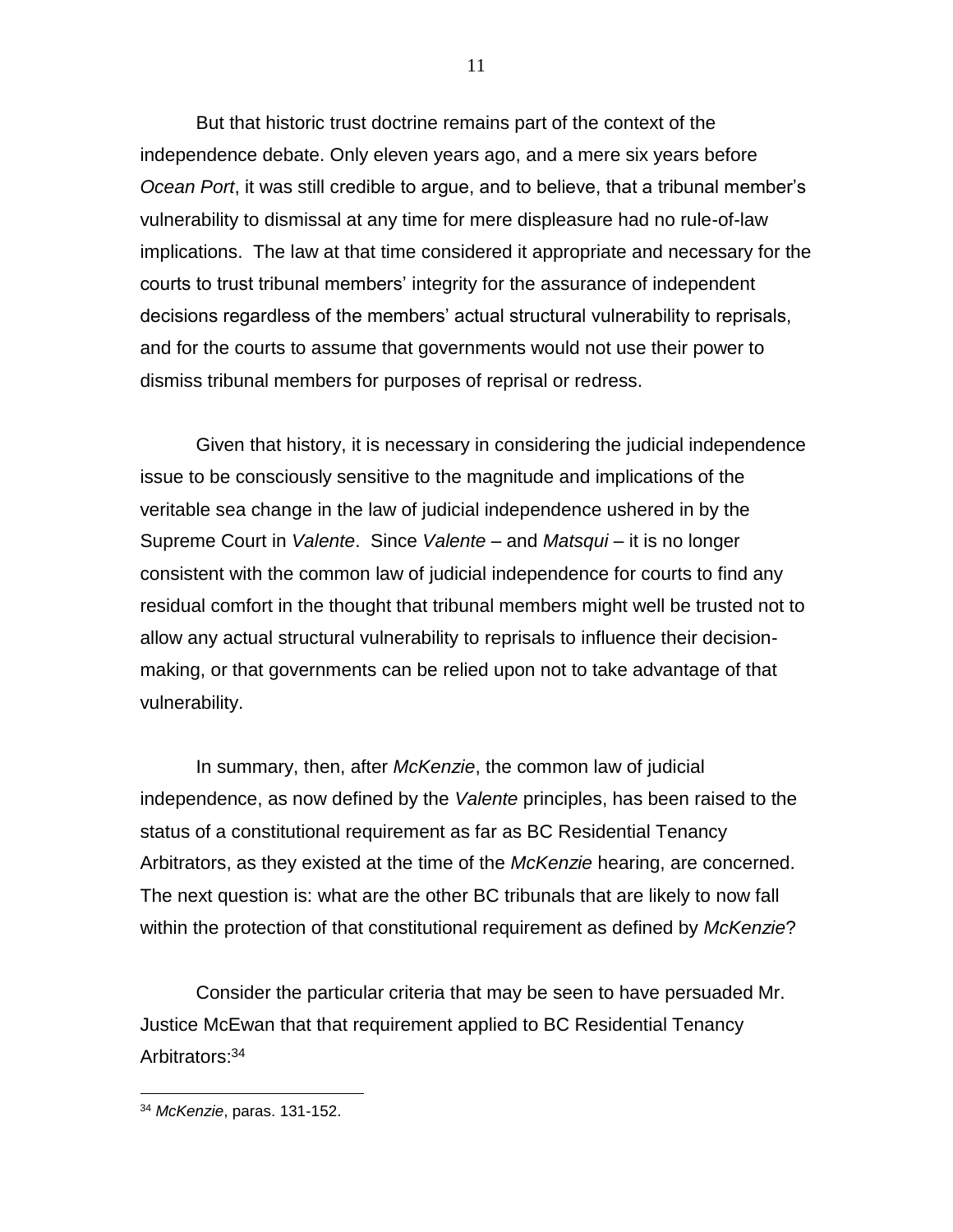- 1. The Residential Tenancy arbitrators are at the "high end" of the Bell spectrum of tribunals, which is to say they are adjudicators of legal rights who are not involved in crafting policy;
- 2. Their sole mandate is to exercise the judicial function of adjudicating justiciable rights disputes between private parties; and
- 3. Their jurisdiction was not distinguishable on any constitutionally relevant grounds from the civil jurisdiction exercised by the provincial family law courts, or by Alberta's justices of the peace, or by Ontario's fixed-term, small claims court deputy judges, all of whom have recently been held to fall within the protection of the unwritten constitutional requirement of judicial independence.

Which of BC's current tribunals meet those criteria beyond reasonable argument? The writer would suggest that, among the best known, would presumably be the Workers Compensation Appeals Tribunal, the Labour Relations Board and the Human Rights Tribunal.

In addition, there is another group of tribunals that would meet the criteria except that the disputes they adjudicate are not disputes between private parties. In the writer's view, whether adjudication between private parties is an *essential* criterion, as McKenzie might be seen to have suggested, will inevitably be the focus of some future case.<sup>35</sup> A future court will be sure to be asked what is the constitutionally relevant distinction between a mandate to adjudicate a justiciable dispute about legislated private rights between two private parties and a mandate to adjudicate a justiciable dispute about legislated private rights between a private party and a government party? It is difficult to see the distinction. In point of fact, from a rule-of-law policy perspective, the argument in favour of constitutionally protected judicial independence would appear to be stronger where the government is one of the parties than otherwise.

And so it seems possible that tribunals that hear appeals from decisions of Ministry staff will also, in due course, be seen to qualify. And the writer thinks here, in his own provincial context, of Ontario's Social Benefits Tribunal that

<sup>35</sup> In fact, in *McKenzie*, the Court did appear to attach significance to the fact that Residential Tenancy Arbitrators sometimes arbitrated disputes in which the government itself was a party to the dispute. See *McKenzie*, para. 147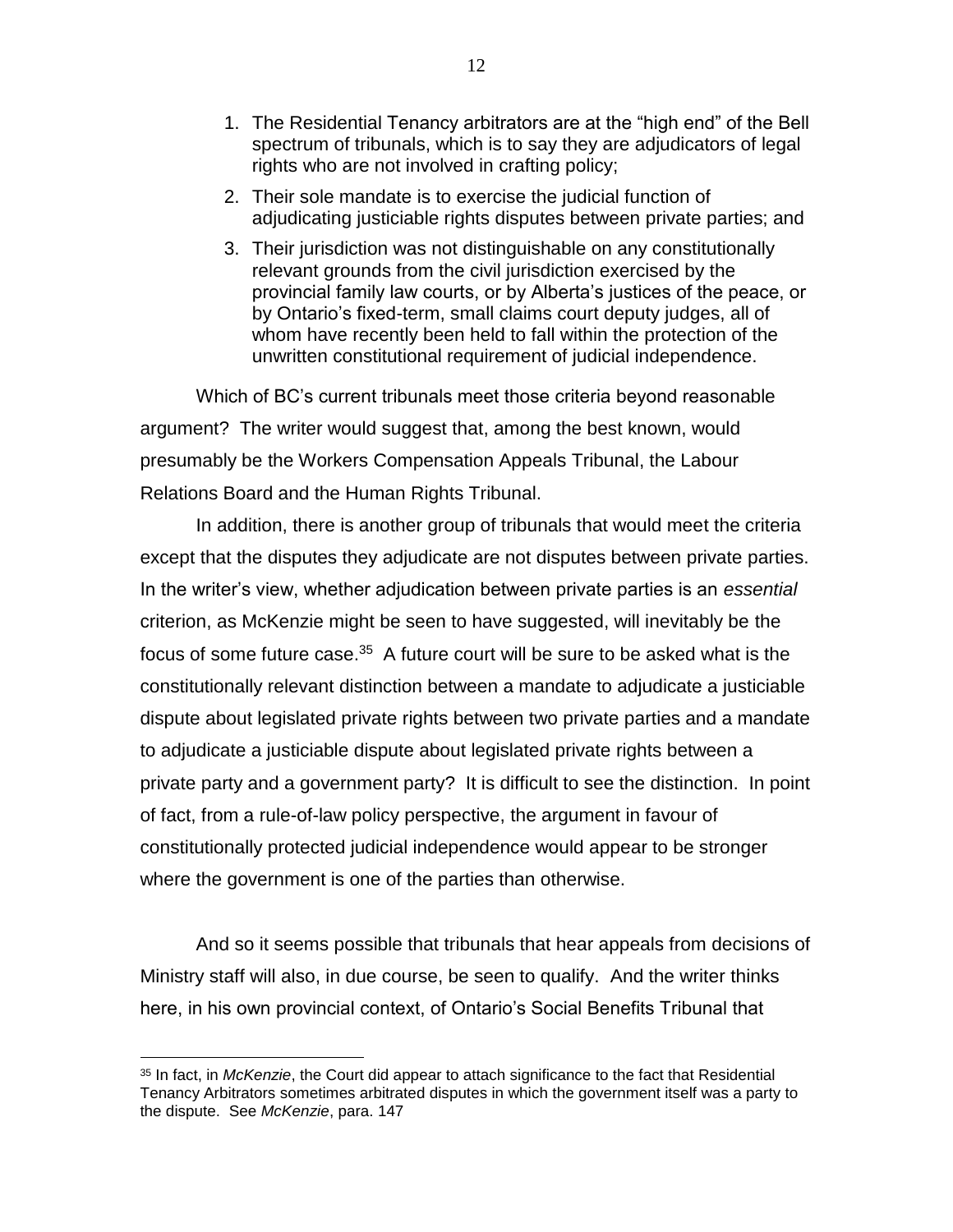hears appeals from welfare decisions of the staff of the Ministry of Community and Social services.

Then there is the *McKenzie* criterion that the tribunal must be exercising a jurisdiction that is constitutionally indistinguishable from the civil jurisdiction of a court. No doubt this is a criterion that will also be thought to eliminate some tribunals and presumably that issue will be another focus of future litigation. It is a question that engages the problem of distinguishing between a tribunal that is a regulatory agency, or a "licensing body", as the Liquor Appeal Board was characterized in *Ocean Port*, and a tribunal that is a "quasi-judicial" tribunal as defined in *Bell*.

While, in *Bell*, the Supreme Court did not use the "constitutionally indistinguishable" phraseology in its description of the functions of a quasi-judicial tribunal, it is easily argued from the words it did use in that description – a description of the functions of the Canadian Human Rights Tribunal, the tribunal which the Court situated as the prototypical model of a quasi-judicial tribunal – that the Court surely had in mind a tribunal whose jurisdiction could be properly characterized as indistinguishable on constitutionally relevant grounds from the civil jurisdiction of a provincial court.

It seems currently clear from *Ocean Port* that the judicial independence of regulatory agencies and licensing bodies and their members does not attract constitutional protection. But it seems to follow logically from *McKenzie* that, if on the constitutional issue the *McKenzie* decision is upheld on appeal, the independence of all "quasi-judicial tribunals" as defined by *Bell* will eventually be held to enjoy that protection.

In short, we can see that the constitutional requirement of judicial independence as defined by *McKenzie* will logically extend to a number of other BC tribunals. How many, and which, is debatable, but there will be a number,

13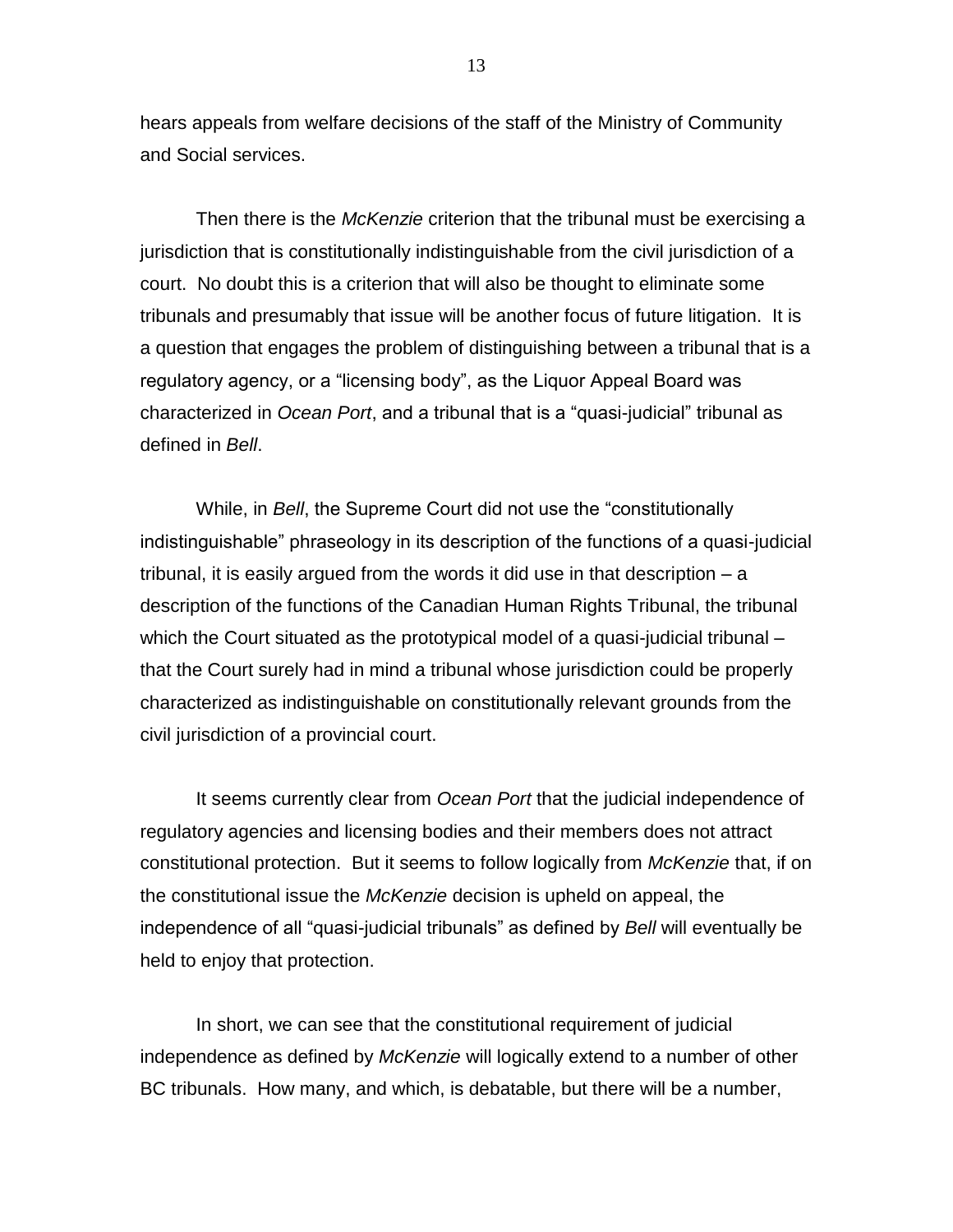and indeed, if the law as found in *McKenzie* survives the appeal process, then over time a high proportion of BC tribunals will surely be found to be subject to that requirement. For convenience of reference the writer will label the tribunals to which the requirement will, in his view, be found to apply as "quasi-judicial tribunals" – the label applied by the SCC in *Bell* to tribunals at the high end of the tribunal spectrum.

So what are the implications for those tribunals? What things that we now live with will not survive the constitutionalizing of the judicial independence of quasi-judicial tribunals?

From *McKenzie* we can be sure that one of those things is a government's power to dismiss quasi-judicial tribunal members mid-term for mere displeasure. That is self-evidently incompatible with any reasonable notion of judicial independence. The more interesting question at this juncture is what other things are likely to be found to be incompatible with the constitutional requirement of independence?

My own list of unconstitutional things would include:

- 1. The assignment of quasi-judicial adjudicative functions to government employees.
- 2. The arbitrary, unfair, and secret, member-reappointment process.
- 3. Line-ministry hosting of quasi-judicial tribunals.
- 4. Egregiously non-competitive compensation levels for tribunal members.

### 1. The assignment of quasi-judicial functions to government employees

The assignment of quasi-judicial functions to government employees must surely be incompatible with any constitutional requirement of judicial independence. Consider a government's power to train, supervise and instruct its employees, its control over an employee's career prospects, and its legal right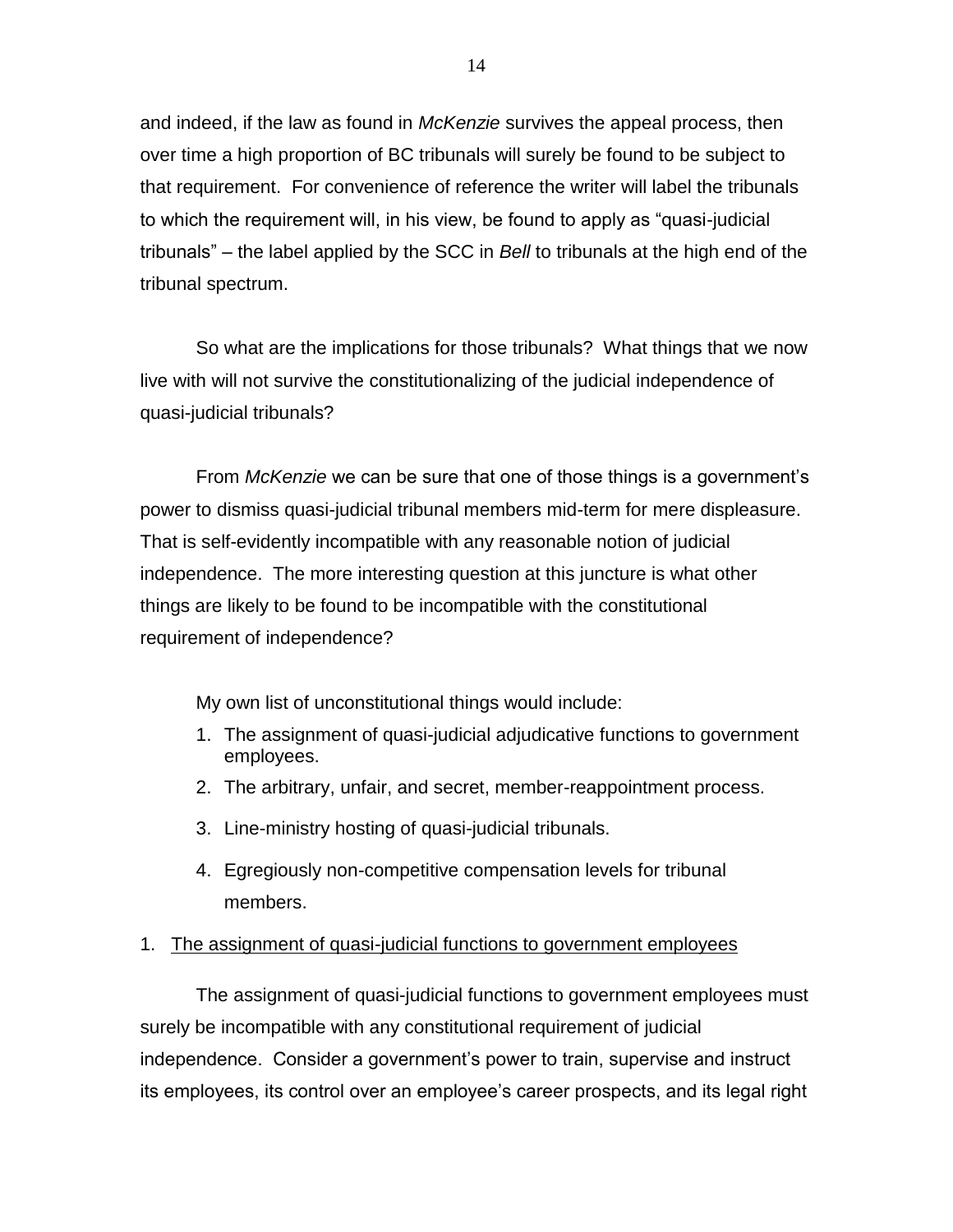to terminate an employee's employment at any time, without cause, on reasonable notice – or upon payment in lieu of notice. As the Ontario Court of Appeal in *Hewat* agreed, with respect to the common law issue of judicial independence: "[this court] should not countenance the government … treating public [adjudicative] officers [such as members of the Labour Relations Board] as employees who can be dismissed [merely] with compensation".<sup>36</sup>

That takes one inexorably to Bill 27.<sup>37</sup> The *McKenzie* decision would appear to present an issue as to whether the design and architecture of BC's new residential tenant /landlord dispute resolution regime established by the enactment of Bill 27 would survive a constitutional challenge. That legislation assigns the adjudicative function previously exercised by Residential Tenancy Arbitrators to a "Director", an employee of the government appointed pursuant to the Public Service Act, and that Director has been empowered to delegate his or her adjudicative powers to a series of other "employees".<sup>38</sup>

The government's confidence that there is no independence issue in the latter arrangements seems evident obvious from their introduction and enactment of Bill 27 while *McKenzie* was still pending, but it is difficult to see, for instance, how putting the power to make a final eviction order exclusively in the hands of the housing ministry's employees could be thought to conform with any likely formulation of a constitutional requirement of judicial independence for residential tenant/landlord adjudicators.

2. Arbitrary re-appointment powers <sup>39</sup>

<sup>36</sup> *Hewat* v. *Ontario*, [1998] O.J. No. 802 (C.A.), at paras. 16 and 17.

<sup>&</sup>lt;sup>37</sup> At the BCCAT Conference, one of the writer's assignment as a member of the panel on Tribunal Independence was to consider the independence issue as it applied to the new regime of residential tenancy/landlord dispute-resolution introduced by Bill 27 and enacted as *Residential Tenancy Act*, SBC 2006, c. 35.

<sup>38</sup> Ibid., section 8 and 9.

<sup>&</sup>lt;sup>39</sup> The following analyses concerning the unconstitutionality of arbitrary re-appointment powers, of line-ministry hosting, and of inadequate compensation levels, will appear in a more expanded version in Part II of the author's article: "The Justicizing of Quasi-Judicial Tribunal" which will be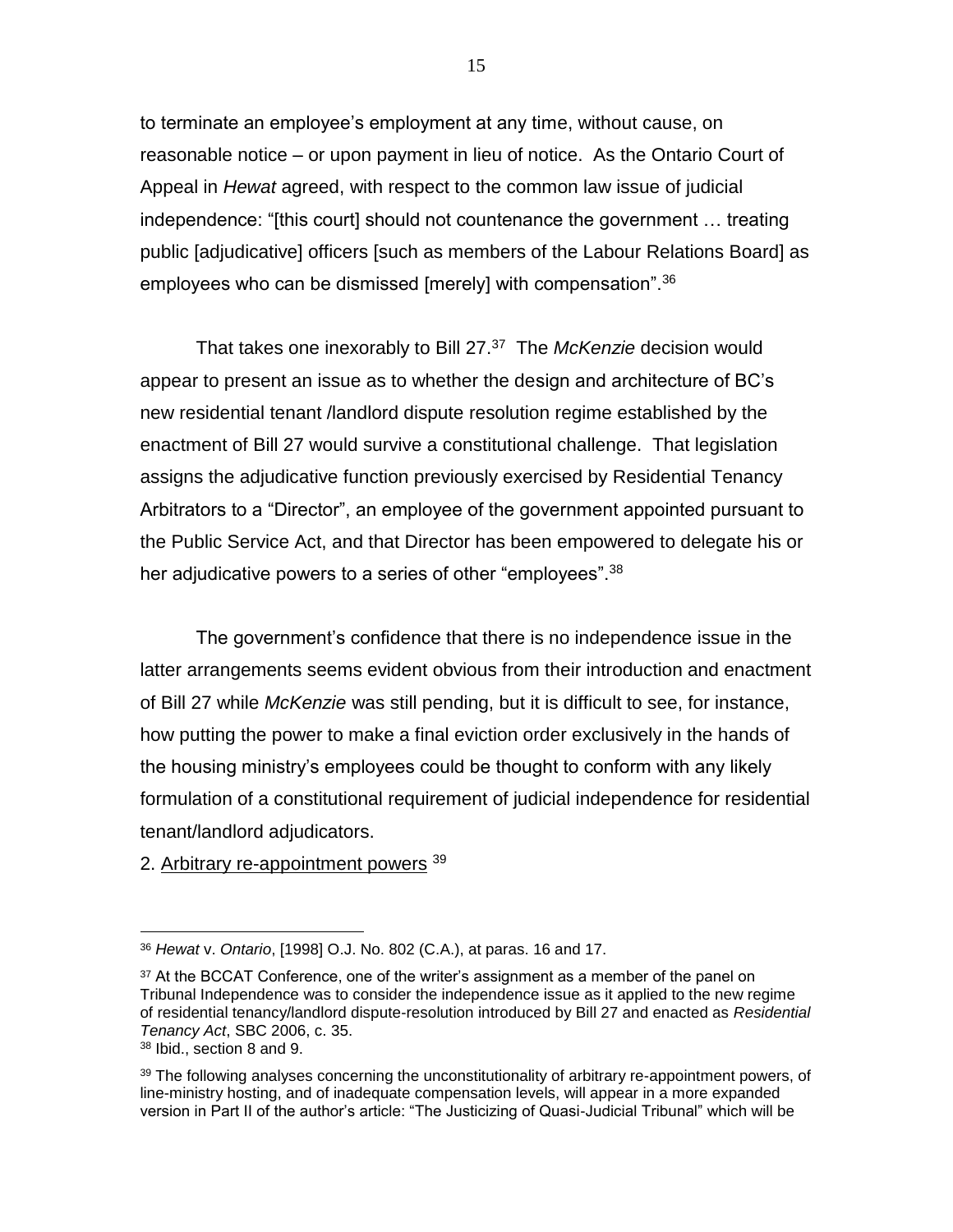It is well known that, outside of Quebec, Canadian governments see themselves as having an untrammeled discretion to re-appoint or not to reappoint any administrative-tribunal member at the end of his or her fixed term without reasons or notice.

And we know that a government's unexpected refusal to re-appoint a tribunal member is particularly devastating to that member in personal terms because governments also hold fast to the belief that there is no right to compensation for a member whose re-appointment is refused. Since there is seen to be no right to notice, there is also seen to be no right to payment in lieu of notice.

It is apparent that, in a real-world context, where tribunal members must petition a government for re-appointment in circumstances where re-appointment decisions are known to be entirely discretionary and typically made in camera in an arbitrary manner, the independence of such members is in fact entirely illusory. It is, with respect, disingenuous to say otherwise. And the length of the term in question does not alter the argument. Time passes, and, eventually, a five-year term becomes a five-month, a five-week, and then a five-day term, with the member still hearing cases and making decisions having the potential to alienate the government – or friends of the government – to which he or she must immediately look for the "gift" of another appointment.

One must, of course, advance this latter point with considerable diffidence since the Supreme Court of Canada appears to have found to the contrary. First in *Valente* and later, and more particularly, in *Regie*<sup>40</sup> , the Court has said that, as far as tribunal members are concerned, a short, fixed-term appointment fully satisfies the security-of-tenure component of a constitutional requirement of

 $\overline{a}$ 

16

published in volume 20.1 of the *Canadian Journal of Administrative Law and Practice* due in the winter of 2007. Part I of that article may be found in volume 19 of that journal at page 303.

<sup>40</sup> *2747-3174 Quebec Inc*. v. *Regie des permis d'alcool du Quebec*, [1996] 3 S.C.R. 919.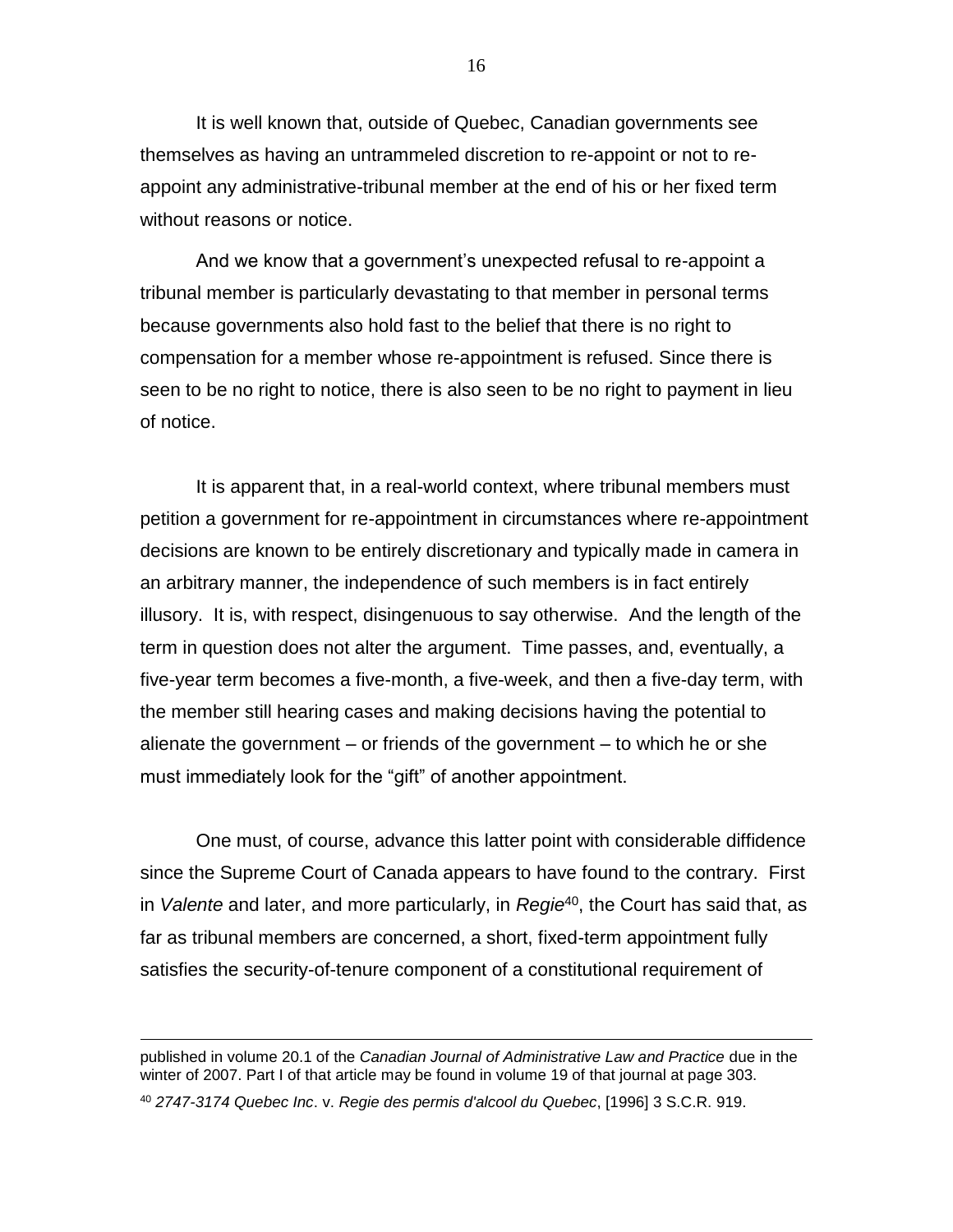judicial independence. All that is apparently necessary is that a member's appointment not be open to arbitrary termination during the fixed term.

However, this conclusion has not been reached in cases that actually dealt with an arbitrary denial of an expected re-appointment, and it seems, with respect, doubtful that it can long survive the growing acknowledgement that these are tribunals that are instruments of justice and integral parts of our justice system<sup>41</sup>. And, in point of fact, the first substantial judicial move towards the correction of that position has already occurred.

In its 2001 decision in *Barreau<sup>42</sup>* , the Quebec Court of Appeal held, in a unanimous decision written by Justice René Dussault, one of the most highly esteemed administrative law lawyers of our time, that, if the tribunal administratif du Québec (TAQ) were to satisfy the Quebec Provincial Charter's explicit constitutional requirement that quasi-judicial tribunals be independent, it was not sufficient that its members have security of tenure during their terms of appointment. They must also be the beneficiaries of a fair, objective, and independent process for determining whether or not their terms of appointment are to be renewed.

On this point, the Court distinguished the Supreme Court's decision in *Regie<sup>43</sup>* on the basis that, in *Regie*, the Court was dealing with a "multi-functional and essentially regulatory agency", not one that (like TAQ) "exercises a purely adjudicative function<sup>"44</sup> – not one that is, the writer would add, a quasi-judicial tribunal as defined in *Bell*.

It is important to note that, in *Barreau,* the Court's resolution of the independence problem inherent in a fixed-term, renewable appointment was not

<sup>42</sup> *The Attorney General of Québec* v. *Barreau du Montréal*, [2001] J.Q. No. 3882 (C.A.), leave to appeal refused (2002), 2002 CarswellQue 2078 (S.C.C.).

<sup>41</sup> See, for example, *Paul v. British Columbia (Forest Appeals Commission),* [2003] 2 S.C.R. 585, at Para. 22, and *Christie v. British Columbia*, [2005] BCCA 631

<sup>43</sup> Supra, note 43.

<sup>44</sup> *Barreau*, supra, note 40, at para. 174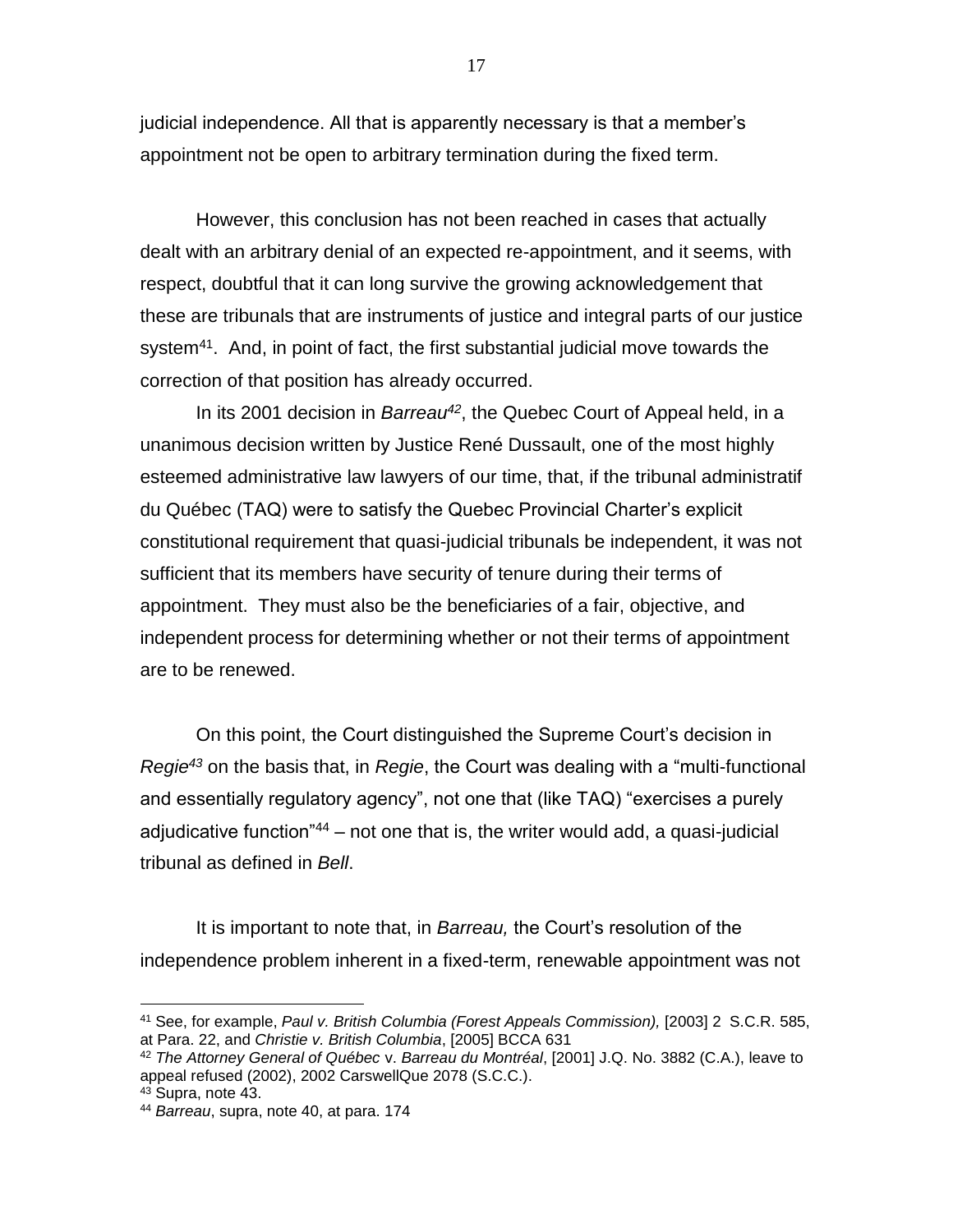to require tribunal members to be appointed to "life-time" positions – an outcome that would indeed have taken administrative justice tribunals a long way down the judicialization road. Rather, the Court's solution was simply to require that the renewal decision be made by means of a merit-based, transparent, fair and independent process; a process that in Quebec involved the recourse to an independent appointments renewal committee over which the government was allowed no influence.<sup>45</sup>

This is a precedent the Supreme Court might well eventually embrace. One can surmise that at a time when the security-of-tenure issue for quasijudicial tribunal members must have been perceived by the courts as presenting them with the Hobson's choice of, on the one hand, security of tenure only during a short, fixed term or, on the other, a life-tenure appointment, the courts, not wanting to be accused of judicializing tribunals, would have felt compelled to opt for security only during the fixed term.

But *Barreau* has now presented a third option, and, when the opportunity arises for the Supreme Court to consider afresh the independence implications of fixed-terms of quasi-judicial tribunal members subject to arbitrary and secret reappointment processes, it will find an acceptable model of an objective, independent and fair, re-appointment process ready at hand in section 49 of the post-*Barreau* version of Quebec's *Administrative Justice Act*. 46

The Court's adoption of the latter process as an independence prerequisite would, of course, require the mandating of *ad hoc*, independent reappointment committees that would have the responsibility for making the re-

<sup>45</sup> *An Act Respecting Administrative Justice***,** R.S.Q., chapter J-3, as amended to May 13, 2003, contains the applicable, post-*Barreau* provision. See section 49 dealing with appointment renewals. It may be noted, however, that, subsequent to that legislation, the Quebec legislature itself did opt for lifetime appointments for TAQ members. See *An Act to Amend the Act Respecting Administrative Justice*, S.Q. 2005, c.17, s. 2. The amended Act now provides for TAQ members "to hold office during good behavior".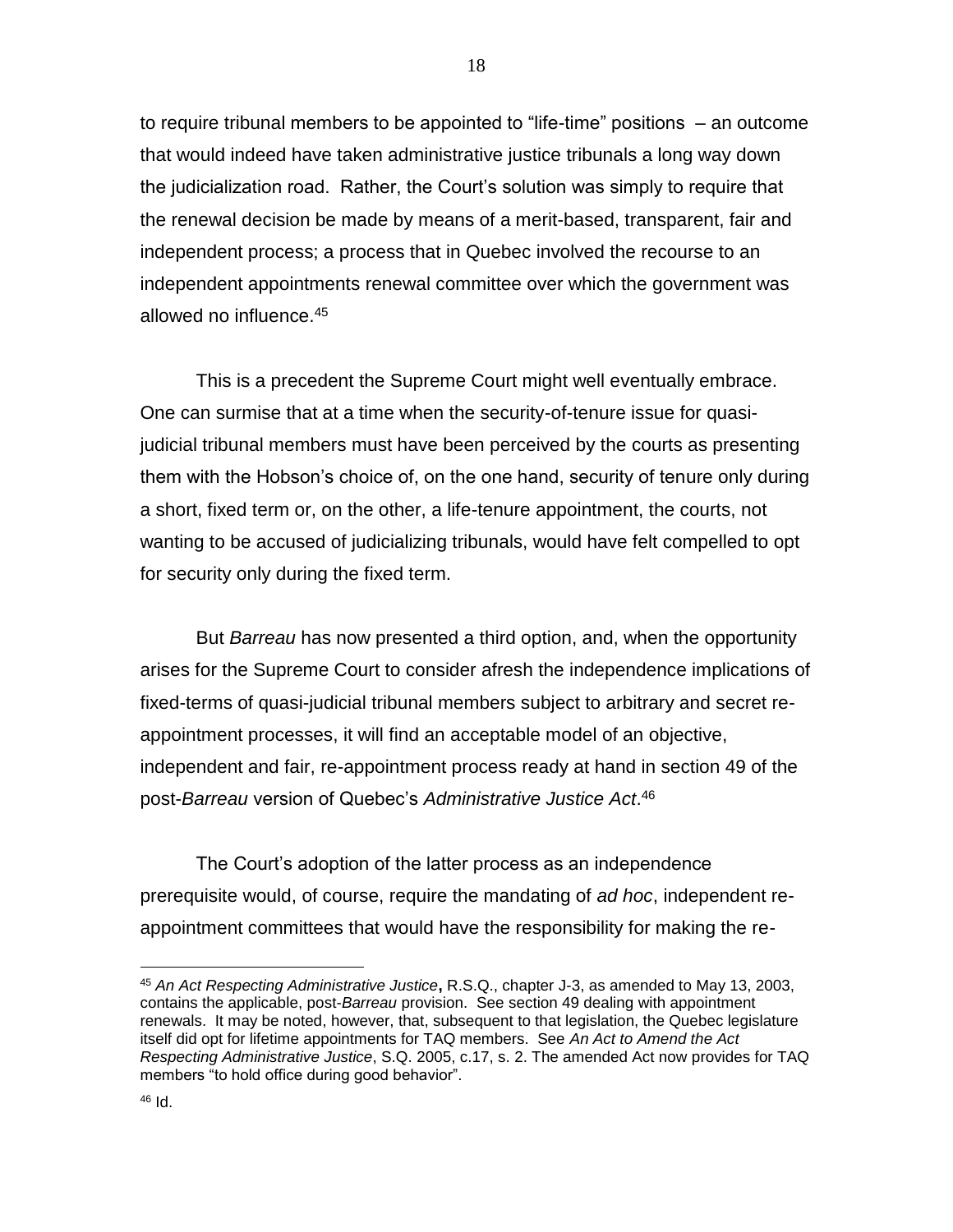appointment decisions pursuant to fair procedures. This is what the Quebec legislature created after the *Barreau* decision. Fortunately, a precedent for the Supreme Court taking a pro-active role in structuring government-justice system relationships was set when, in its *PEI Provincial Court Judges Reference* decision, in support of the independence of judges the Court mandated "independent remuneration commissions". Thus, to mandate "independent reappointment commissions" in support of the judicial independence of members of quasi-judicial tribunals should prove to be a reasonably digestible comparable step

#### 3. Line-ministry hosting of quasi-judicial tribunals.

The third possible implication of compelling interest is the implications of *McKenzie* for the traditional line-ministry hosting of quasi-judicial tribunals. The reference here is to situations where tribunals are dependent for their budget, their administrative support, their appointments and re-appointments, on a host line-ministry whose policy, legislation, regulations, or operational decisions are directly impacted by the tribunal's adjudicative decisions.

In the writer's view, the dependency on line-ministries and the egregious conflicts of interests inherent in that dependency could not have survived judicial review of the common law requirement of judicial independence and impartiality were it not for the fact that the relationship between the ministries and tribunals was typically structured by explicit legislation. As we know, the *common law* of independence and impartiality is, of course, trumped by overriding legislative provisions.

But once the constitutional nature of the requirement of judicial independence is recognized, that trump card disappears, and the abject dependency of quasi-judicial tribunals on their line-ministry hosts could not, in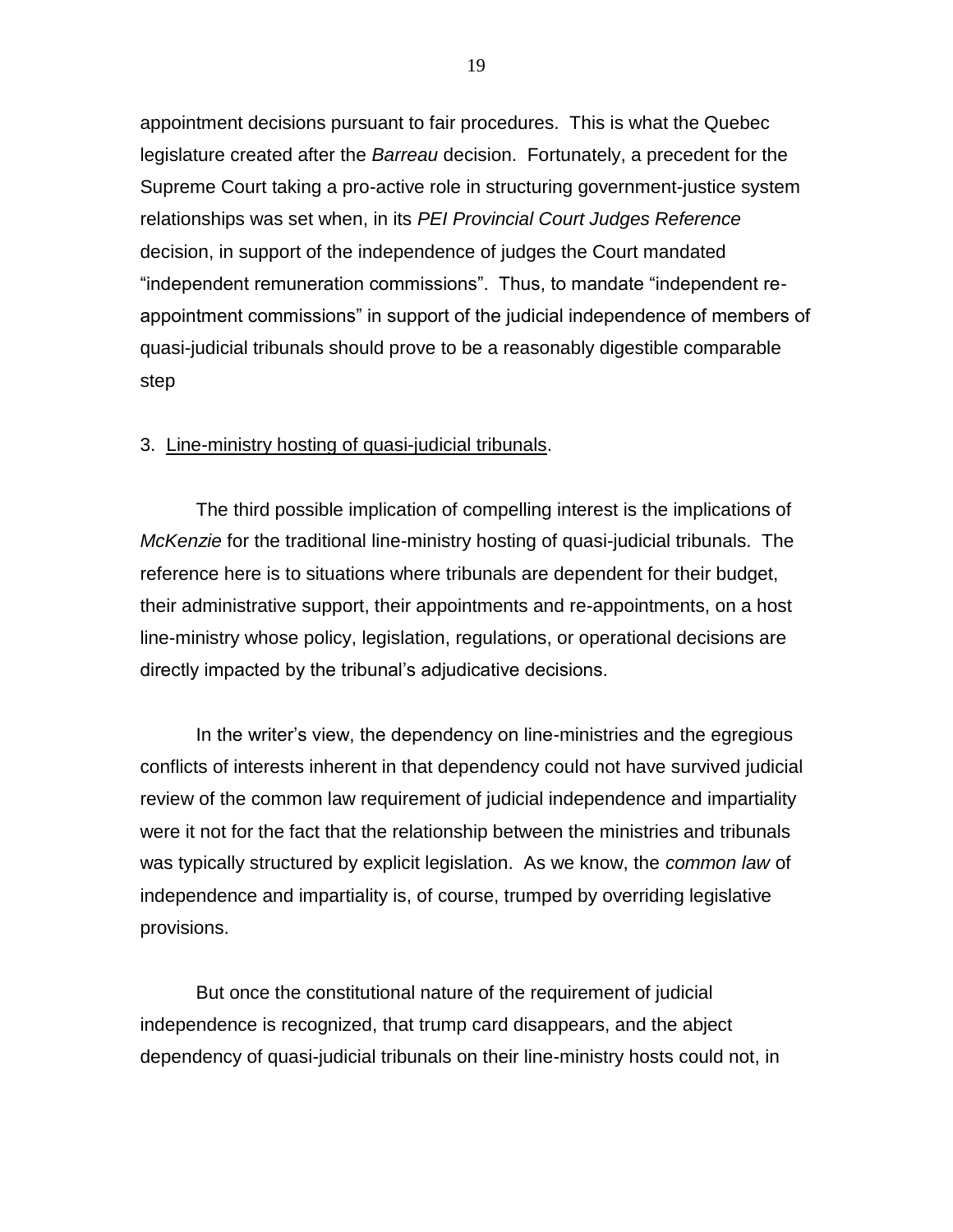this writer's view, possibly survive a constitutional challenge of their independence – nor should it.

#### 4. Inadequate compensation levels

And then there is the compensation issue. Once the judicial independence of a tribunal is recognized as constitutionally mandated, then the jurisprudence concerning the need for independent remuneration commissions for provincial court judges, first established in the *PEI Provincial Court Judges Reference*, would, in my opinion, be found to apply to that tribunal's members.

As noted previously, that jurisprudence has recently been found by the Ontario Court of Appeal to apply to part-time, fixed, renewable-term, deputy small claims court judges<sup>47</sup>, and there is no discernable relevant point of distinction between those judges and quasi-judicial tribunal members. Indeed, with respect to most quasi-judicial tribunal members, the argument is even more persuasive.

For quasi-judicial tribunal members and their tribunals, *McKenzie* should mean that the days of the disrespectful and dysfunctional compensation levels that have subverted the the quality of our administrative justice system for decades are over.

#### **Conclusion**

 $\overline{a}$ 

One can see, therefore, that if, on appeal, *McKenzie* is upheld on the constitutional issue, there will be interesting times ahead for tribunal designers and administrators and, from a justice perspective, there will be, for the first time, some real chance at fundamental reform in a number of critical areas.

<sup>47</sup> *Ontario Deputy Judges Assn*. v. *Ontario (Attorney General)*, supra, note 28.